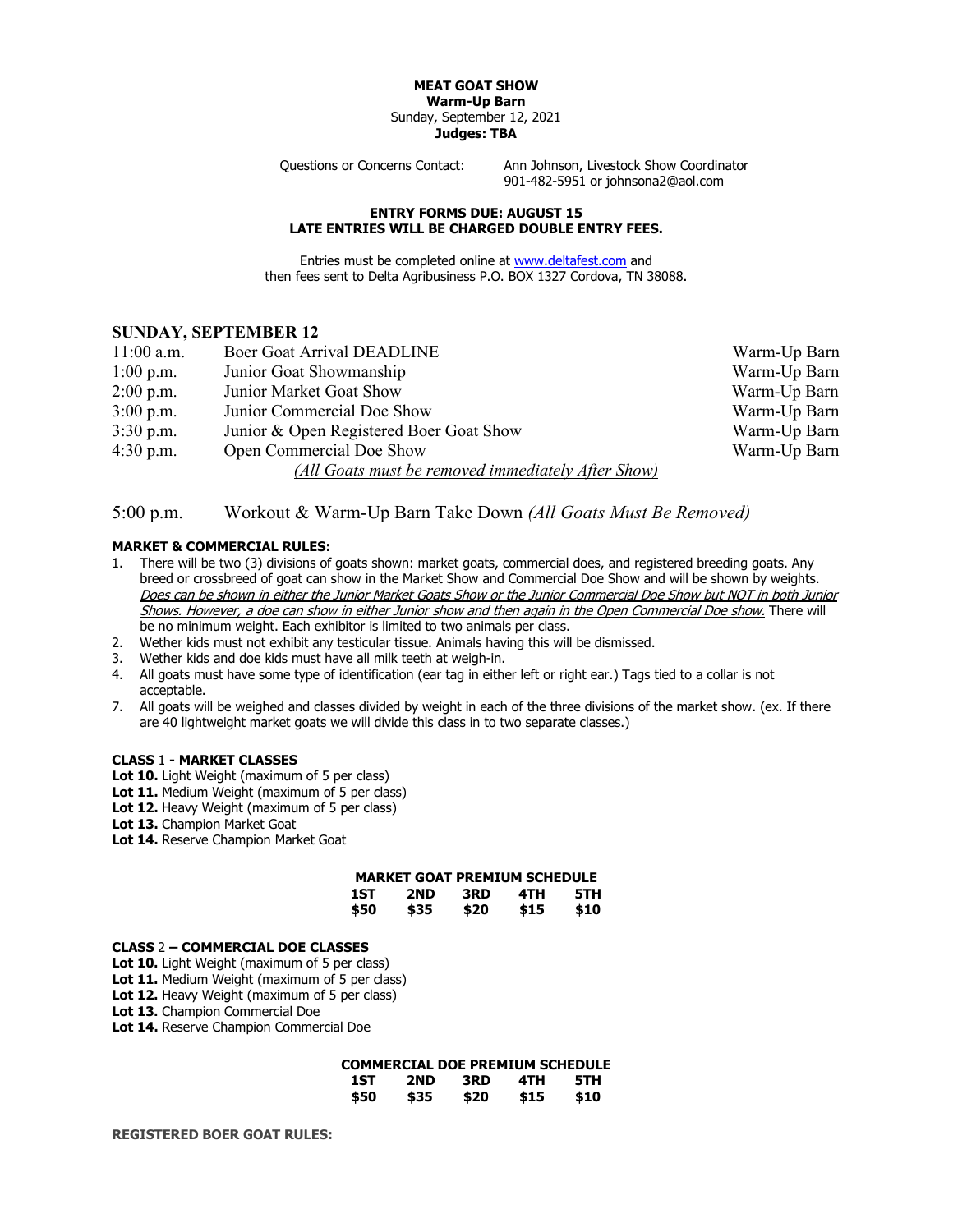- 1. All goats must be appropriately identified and comply with USDA Scrapie Eradication Program Guidelines. Call 1- 888-USDA TAG (873-2824) or visit the following website for more information: http://www.aphis.usda.gov/animal\_health/animal\_diseases/scrapie/
- 2. All goats must be registered in the ABGA herd book by August 1.
- 3. Original registration certificates are required, except that a copy of a registration application, stamped with the date received by one of the listed associations, can be accepted for kids less than 3 months of age. Animals over the age of 3 months must have the original registration certificate in hand at time of show.
- 4. Tattoos All goats must have legible tattoos consistent with the registration certificate or the animal will be disqualified. If an animal is disqualified due to illegible or inconsistent tattoos, all lower placing animals will be moved up in placement. Winners from each class must have their tattoos read and recorded.
- 5. Computing Ages Birth dates, as listed on the registration certificate, will be used in determining class divisions. In order to calculate the class breaks, take the show date and count back to the birth date to determine the age and the class for the animal.

## **Disqualification**

Any pronounced defect or abnormality.

Tattoos that are illegible or inconsistent with the registration certificate.

#### **Acceptable Practices and Substances.**

Should any animal that has been awarded a prize be disqualified before its class has been dismissed from the show ring, the lower placing animals shall move up to fill the vacancy. Should any animal be disqualified after the class has been dismissed from the show ring, the lower placing animals will not move into any higher position.

## **Unacceptable Practices and Substances**

No person shall conspire with another person or persons to intentionally violate, or knowingly contribute or cooperate with another person or persons either by affirmative action or inaction to violate any part of these Rules & Regulations.

Attaching any objects, including hair or hair substitutes, cloth, or fiber to the animal for the purpose of deception. **Permitted Practices and Substances**

Drenches as needed, and as directed on the label, for animal health and well-being. Drugs and other substances labeled for use in goats to treat health issues in an exhibited goat. Any extra-label usage requires a prescription, or statement for use from the attending veterinarian. Grooming products that are not restricted from use in meat producing animals, including: brushes, combs, clippers, hoof trimmers, shampoos, conditioners, oils, mousse, alcohol/liniment, sprays, and powders.

#### **CLASS 3 – REGISTERED BOER GOAT CLASSES**

| LOT 1<br>LOT <sub>2</sub><br>LOT <sub>3</sub><br>LOT <sub>4</sub><br>LOT 5<br>LOT <sub>6</sub> | Doe Kids $0$ – under 3 months (milk teeth only)<br>Doe Kids $3$ – under 6 months (milk teeth only)<br>Doe Kids $6$ – under 9 months (milk teeth only)<br>Doe Kids $9$ – under 12 months (milk teeth only)<br>Junior Division Grand Champion<br>Junior Division Reserve Grand Champion<br>Yearling Does $12$ – under 16 months<br>Yearling Does $16$ – under 20 months                                                                                                                                            | Rosette<br>Rosette                       |
|------------------------------------------------------------------------------------------------|------------------------------------------------------------------------------------------------------------------------------------------------------------------------------------------------------------------------------------------------------------------------------------------------------------------------------------------------------------------------------------------------------------------------------------------------------------------------------------------------------------------|------------------------------------------|
| LOT <sub>7</sub><br>LOT 8<br>LOT <sub>9</sub>                                                  | Yearling Does 20- under 24 months<br>Yearling Division Grand Champion<br>Yearling Division Reserve Grand Champion<br>Aged Does $24$ – under 36 months<br>Aged Does 36 months and up<br>Senior Division Grand Champion<br>Senior Division Reserve Grand Champion                                                                                                                                                                                                                                                  | Rosette<br>Rosette<br>Rosette<br>Rosette |
|                                                                                                | <b>LOT 10</b> Buck Kids $0$ – under 3 months (milk teeth only)<br><b>LOT 12</b> Buck Kids $3$ – under 6 months (milk teeth only)<br><b>LOT 13</b> Buck Kids $6$ – under 9 months (milk teeth only)<br><b>LOT 14</b> Buck Kids $9$ – under 12 months (milk teeth only)<br>Junior Division Grand Champion<br>Junior Division Reserve Grand Champion<br><b>LOT 15</b> Yearling Buck $12$ – under 16 months<br><b>LOT 16</b> Yearling Buck $16$ – under 20 months<br><b>LOT 17</b> Yearling Buck 20- under 24 months | Rosette<br>Rosette                       |
|                                                                                                | Yearling Division Grand Champion<br>Yearling Division Reserve Grand Champion<br><b>LOT 18</b> Aged Buck $24$ – under 36 months<br><b>LOT 19</b> Aged Buck 36 months and up<br>Senior Division Grand Champion<br>Senior Division Reserve Grand Champion                                                                                                                                                                                                                                                           | Rosette<br>Rosette<br>Rosette<br>Rosette |